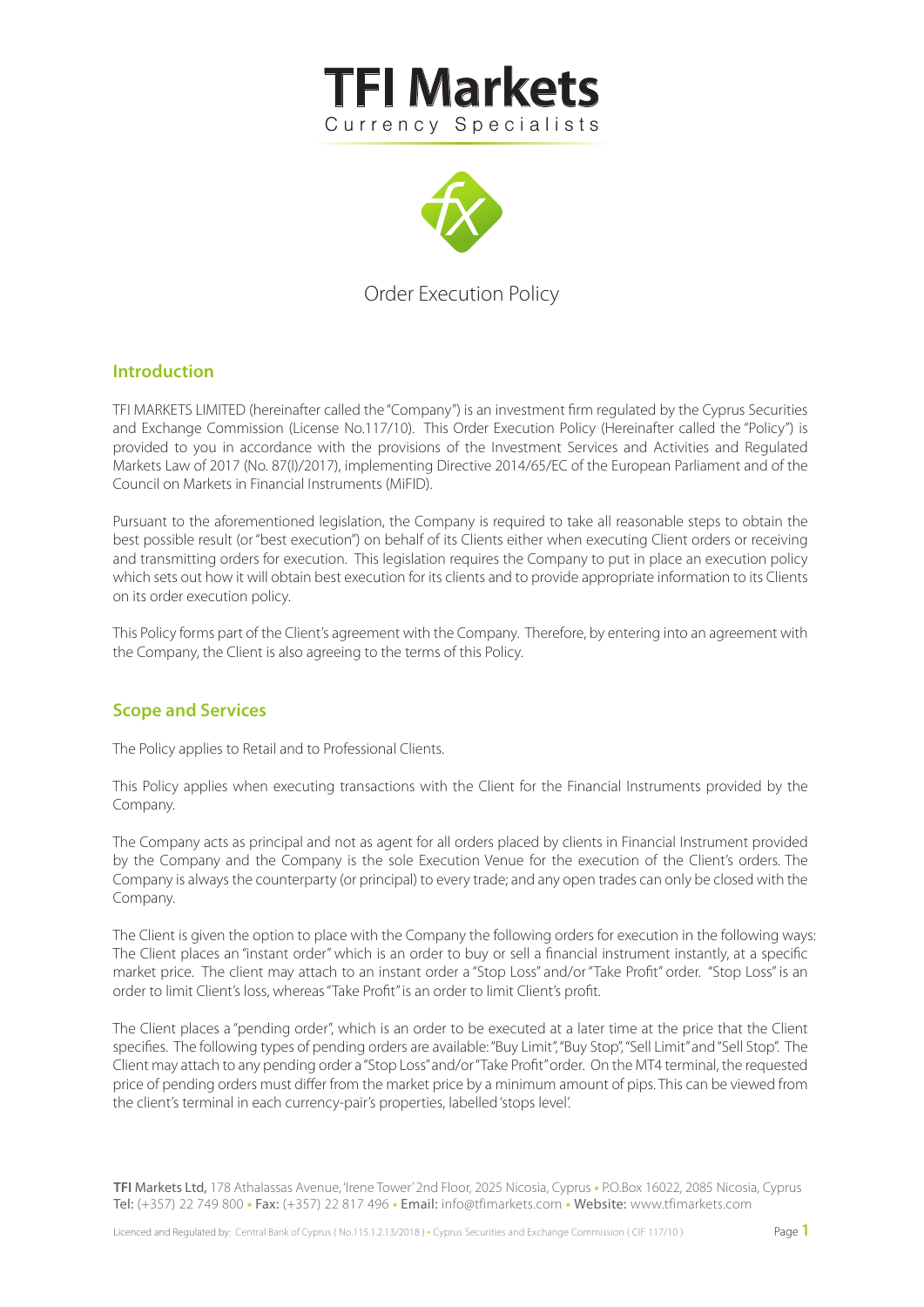## **Pending Order Types:**

"Buy Limit" is an order to buy in the future, if and when the "Ask" price reaches a price specified by the Client. The current price level is higher than the price of the order placed.

"Buy stop" is an order to buy in the future, if and when the "Ask" price reaches a price specified by the Client. The current price level is lower than the price of the order placed.

"Sell Limit" is an order to sell in the future, if and when the "Bid" price reaches a price specified by the Client. The current price level is lower than the price of the order placed.

"Sell Stop" is an order to sell in the future, if and when the "Bid" price reaches a price specified by the Client. The current price level is higher than the price of the order placed.

"Stop Loss" is an order to close a position if the price reaches a price specified by the Client, Stop Loss order can only be used in conjunction with an Instant order or a Pending Order. It is intended to limit the Client's losses. For long positions, the price of the order can only be set below the current Bid price and when the "Bid" price reaches the price specified by the Client, the position is closed. For short positions, the price of the order can only be set above the current Ask price and when the "Ask" price reaches the price specified by the Client, the position is closed.

"Take profit" is an order to close a position if the price reaches a price specified by the Client. Take profit order can only be used in conjunction with an Instant order or a Pending Order. It is intended to secure the Client's potential profit. For long positions, the price of the order can only be set above the current Bid price and when the "Bid" price reaches the price specified by the Client, the position is closed. For short positions, the price of the order can only be set below the current Ask price and when the "Ask" price reaches the price specified by the Client, the position is closed.

Pending Order Modification/Cancellation: the client may modify/cancel a pending order if the price has not reached the level of the price specified by the client. The Client has no right to change or remove "Stop Loss", "Take Prot" and "Pending Order" orders if the price has reached the level of the order execution or if the requested price does not differ from the market price by a minimum amount of pips (the requested price is within the 'stops level' limit). This can be viewed from the client's terminal in each currency-pair's properties, labelled 'stops level'.

# **Best Execution**

The Company shall take all reasonable steps to obtain the best possible result for its clients. The Company shall take into account the following criteria, when determining the relevant importance of the factors:

- a. The characteristics of the client, including the categorisation of the client as retail or professional.
- **b.** The characteristics of the client's order
- c. The characteristics of the financial instrument that is subject to the order
- The characteristics of the execution venue **d.**

The best possible result for a client is determined in terms of the total consideration related to the execution of the order. The total consideration includes the price of the financial instrument and the costs related to the execution, including execution venue fees, clearing and settlement fees and any other fees paid to third parties involved in the execution of the order.

The factors taken into account when executing clients' orders are listed below ranked in accordance to their importance:

## **1. Price:**

#### **Bid — Ask Spread:** For any given Financial Instrument the Company will quote two prices: the higher price (ASK)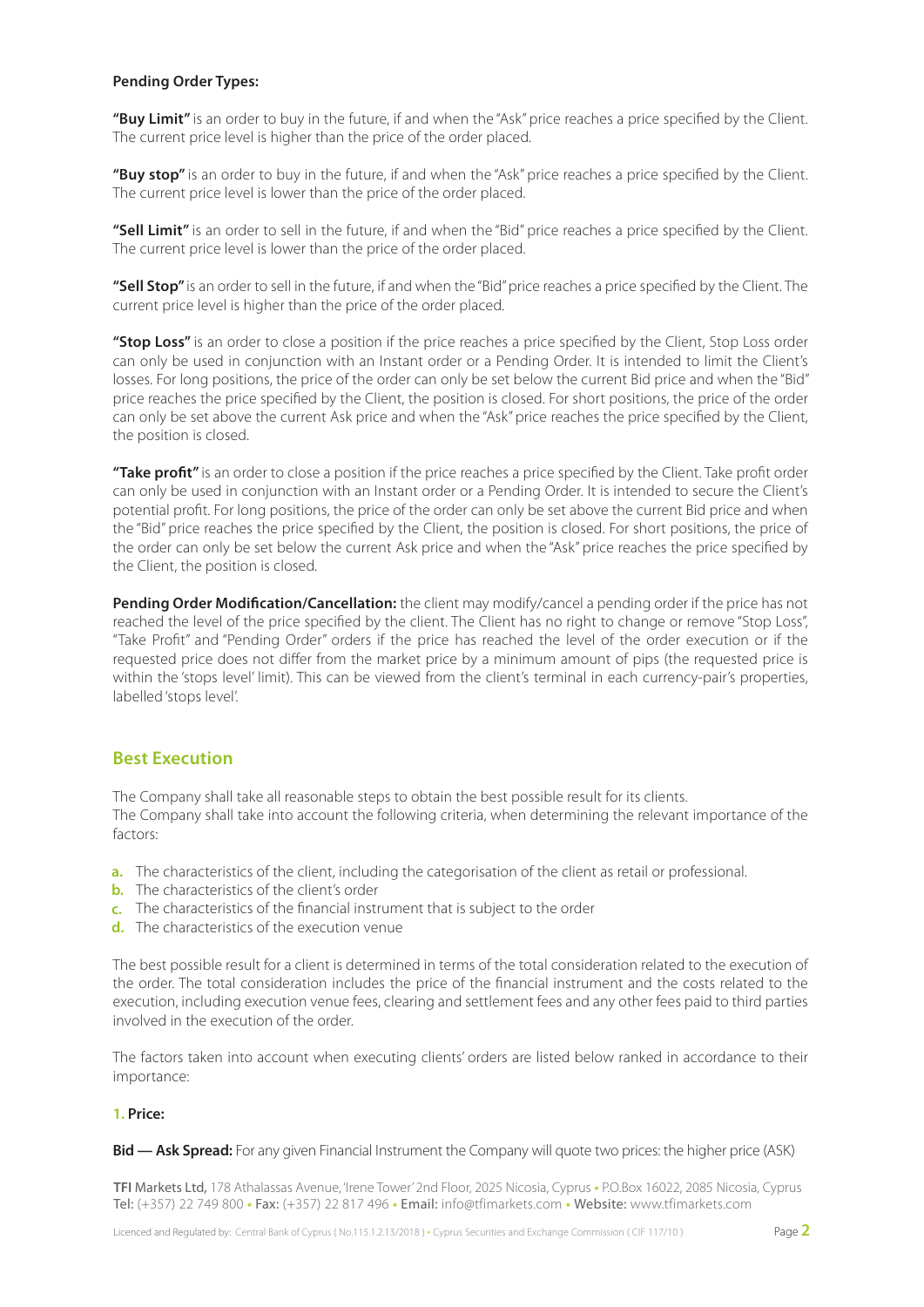at which the client can buy (go long) that Financial Instrument, and the lower price (BID) at which the client can sell (go short) that Financial Instrument; collectively they are referred to as the "Company's price". The difference between the lower and the higher price of a given Financial Instrument is the spread. The Company reserves the right to widen the spreads under certain market conditions i.e during news announcements, rapid price movements or low liquidity periods. Orders such as "Buy Limit", "Buy Stop" and "Stop Loss", "Take profit for opened short position" are executed at ASK price. Orders such as "Sell Limit", "Sell Stop" and Stop Loss", "Take profit for opened long position" are executed at BID price.

Except in the cases described in the next paragraph, "Stop Loss", "Take Profit", "Buy Limit", "Buy Stop", "Sell Limit", "Sell Stop" on Financial Instrument contracts are executed at the requested by the Client price, if that price is reached at any time during which the order is still active and pending. The Company sets the minimum distance to market applicable for placing "Stop Loss", "Take Profit", "Buy Limit", "Buy Stop", "Sell Limit", "Sell Stop" orders which varies by currency pair and is available through the Client's terminal in each instrument's properties, labelled 'stops level'

**Slippage:** Under certain trading conditions it may be impossible to execute orders ("Stop Loss", "Take Profit", "Buy Limit", "Buy Stop", "Sell Limit", "Sell Stop") on any Financial Instrument contract at the requested price. In this case the Company has the right to execute the order at a different price, which can vary from the client's requested price. This may occur, for example, at trading session commencement, at times of rapid price movement, during news announcements.

**Trailing stops:** The client can place a stop loss order with trailing stop to an open position. The client has to select the desirable value of distance between the stop loss level and the current price. If the price changes in the client's favour, the trailing stop will make the stop loss level follow the price automatically, but if the price moves against the client, the order will not be modified, thus the profit of the trade is fixed automatically. Trailing stops work in the client terminal, therefore it will not work, unlike the above order types, if the client terminal is off. In this case, only the stop loss will trigger that has been set by trailing stop.

**Re-quoting:** Re-quoting happens when the price requested by the client during the submission of an 'instant order', is not available and differs by the price received by the Company from its liquidity providers substantially. In this case, the Company will provide a new quote to the client and the client can either accept the new price or reject it.

**Rejection of orders:** Rejection of a client's trade can happen when the price requested by the client during the submission of an 'instant order', is not available and differs by the price received by the Company from its liquidity providers, by such a substantial amount, that re-quoting would not be efficient for the client in terms of speed of execution. In such cases, the Company rejects the trade and thus allows the client to send a new request immediately.

The Client understands the limitations of executing transactions on an electronic system and accepts that he will be exposed to risks related to hardware or software failure, such as problems with his internet connection. As a result, the Client understands that such failure may result to the non-execution, delay in execution or execution not according with his instructions. The Company does not accept any liability in such cases. The Client also acknowledges that the use of the internet is not a stable mean of transmission of data and interruption in the Client's internet connection, or an unstable or weak connection, may cause delays in the transmission of data between the client's Trading Platform and the Company and thus, may result in the Company receiving out of date orders. In this case, where the originally requested price is not available, the Company will requote the price offered and the Client can either accept or refuse the new price or reject the order so that the client can initiate a new order immediately if he wishes.

The Company will decide at its sole discretion whether to accept any orders that are placed outside the Company's Trading Time (see execution venue below).

**Price Providers:** The Company's price for a given Financial Instrument is calculated by reference to the price of the relevant underlying financial instrument, which the Company obtains from third party external reference sources (Price Providers). The Company has established formal procedures for the initial selection and frequent review of its Price Providers, which includes assessing factors such as pricing, timeliness, reliability and market reputation. The Company reviews its Price Providers at least once a year and in light of the review, decides whether to continue/discontinue the use of each price provider, whether any need to add new price providers arises and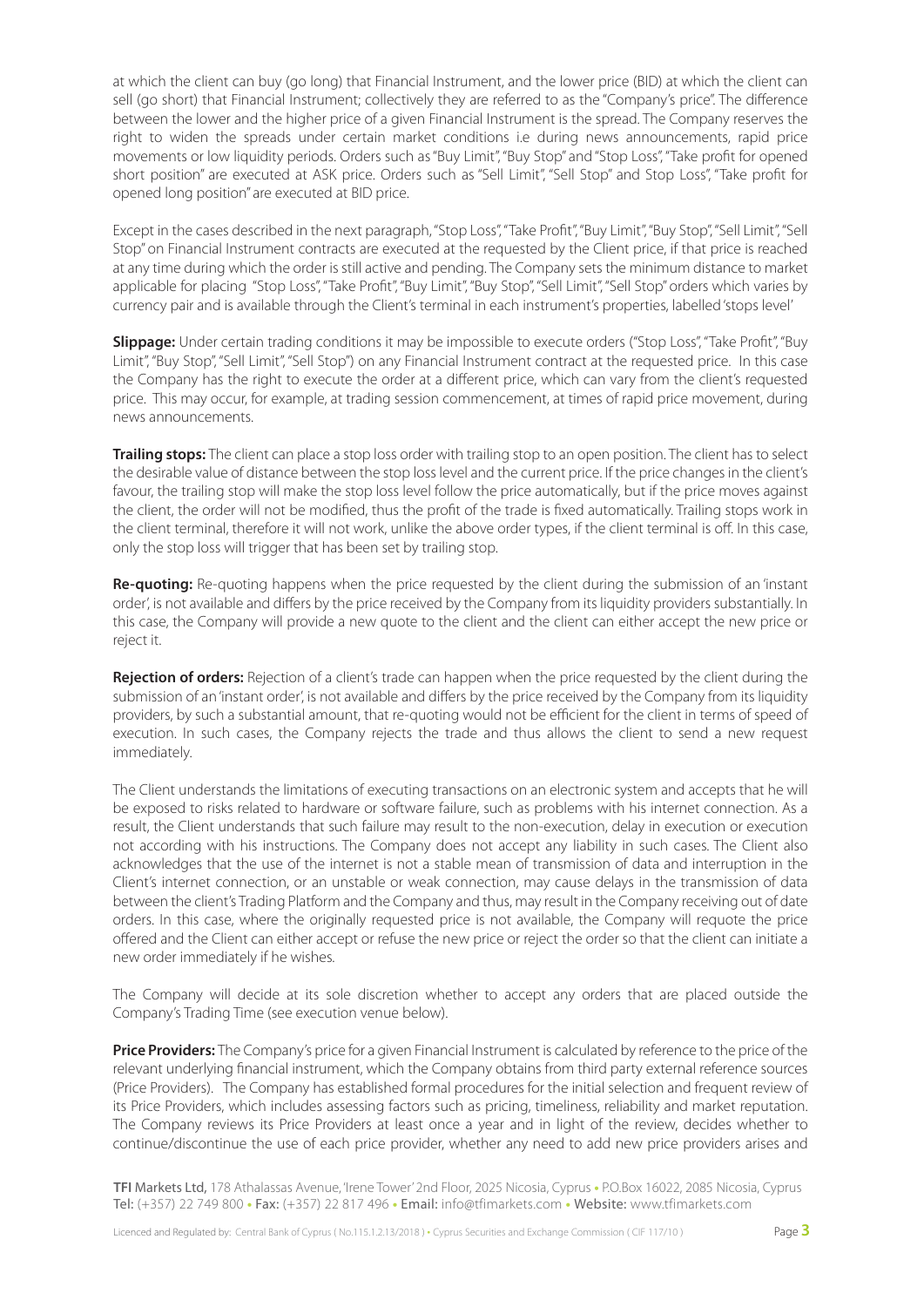whether the price providers should be ranked differently.

#### **2. Costs:**

Commissions: For opening a position in some types of Financial Instruments the Client may be required to pay (a) commission, the amount of which is disclosed in the Contracts Specifications in the Company's Website. Commissions may be charged either in the form of a percentage of the overall value of the trade or as fixed amount.

Financing fees/Swap: In order to maintain an open position overnight, the client may pay or receive financing (b) fees. In this case, the value of the opened positions in some types of Financial Instruments is increased or reduced by a daily financing charge or income throughout the life of the contract. Financing fees or swaps are based on prevailing market interest rates, which may vary over time. Where the client has a trading account on the MT4, details of daily swaps or financing fees applied are available through the client's terminal in the properties of each currency pair. Where the client deals in forwards or straight swaps, the Swap points or Forward points, if any, will be quoted to the client, when executing the transaction. .

For all types of Financial Instruments that the Company offers, the commission and financing fees are not incorporated into the Company's quoted price and are instead charged explicitly to the Client account.

#### **3. Speed of Execution:**

The Company acts as principal and not as agent on the Client's behalf; therefore, the Company is the sole Execution Venue for the execution of the Client's orders for the Financial Instruments provided by the Company. The Company strives to offer high speed of execution within the limitations of technology and communications links. Orders received by the Company are executed sequentially and are assigned a unique transaction number automatically by the system.

## **4. Likelihood of Execution:**

The Company acts as principal and not as agent on the Client's behalf; therefore, the Company is the sole Execution Venue for the execution of the Client's orders for the Financial Instruments provided by the Company. The Company, before executing a client's order, may compare the price requested by the client against prices available through the company's liquidity providers, in order to ensure correctness of pricing. If a client requests to execute an order at wrong pricing, the Company may:

(a) requote the price offered and the Client can either accept or refuse the new price or

(b) reject the order so that the client can initiate a new order immediately if he wishes

It should be noted that during abnormal market conditions, the price at which a pending order is executed, may vary from the original requested price. This may occur, for example, in the following cases:

During market opening

- During news times **—**
- During volatility in the market, where prices move rapidly up or down. **—**
- $-$  Where there is insufficient liquidity in the market
- Where there is rapid price movement, if the price rises or falls in one trading session to such an extent, that **—**
- trading is suspended or restricted **—**

## **Liquidity Providers:**

The Company has established a formal procedure for the initial selection of liquidity providers. This procedure takes into account factors such as whether the Liquidity Provider is regulated and well capitalised, whether it has any known issues with its regulators, and whether the pricing of the Liquidity Provider is competitive. Liquidity Providers are monitored by the Company. The Company reviews the Company's Liquidity providers at least on an annual basis and decides whether to continue/discontinue the use of each liquidity provider or whether the need to add new liquidity providers arises.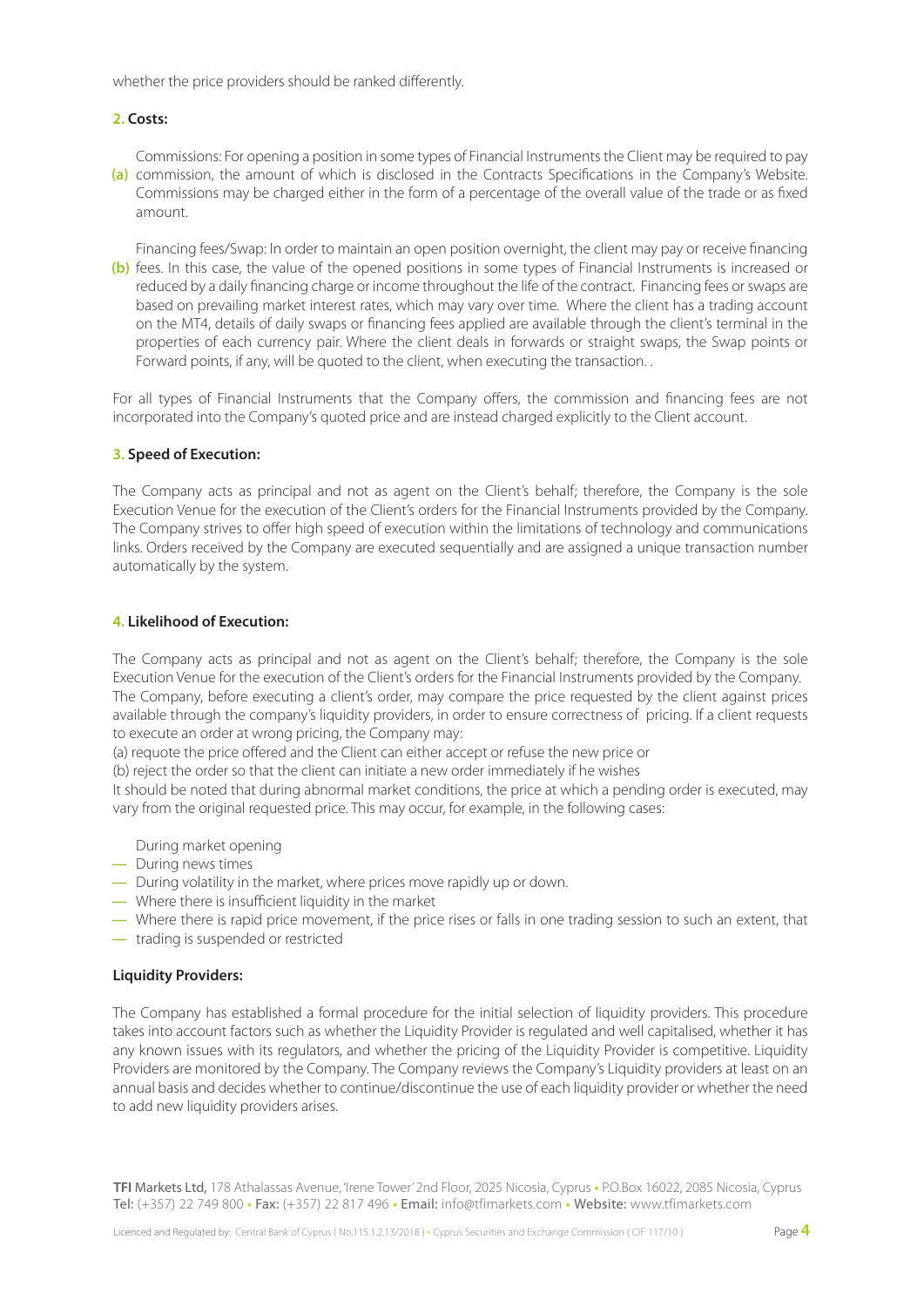The Company, at the moment uses Liquidity Providers who are regulated Investment Firms or Credit Institutions, within the EU and Switzerland. The Liquidity providers used, do not have any other relationship with the Company.

#### **5. Size of order:**

A lot means a unit measuring the transaction amount and it is different for each type of Financial Instrument. Please refer to the Financial Instruments Contract Specifications on the Company's Website for the value of each lot for a given Financial Instrument type and the maximum and minimum size of each transaction allowed. Although the Company makes every effort to fill orders irrespective of the volume, it reserves the right to decline an order. Furthermore, if the client wishes to execute a relatively large size order, in some cases, the price may become less favourable depending on the available liquidity at the time in the market.

#### **6. Market Impact:**

Some factors may affect rapidly the price of the underlying financial instruments from which the quoted Company price for its Financial Instruments is derived. These factors may influence some of the factors listed above. The Company will take all reasonable steps to obtain the best possible result for its Clients.

## **7. Likelihood of settlement:**

The Company shall proceed to a settlement of all transactions upon execution of such transactions.

Nevertheless, whenever there is a specific instruction from the Client the Company shall apply all reasonable care so that the Client's order will be executed following that specific instruction. The Client acknowledges and accepts that providing specific instructions to the Company, may prevent the Company from following this Order Execution Policy and from obtaining the best possible result for the Client in respect of the elements covered by the Client's instructions.

# **Execution Venues**

For the purposes of orders for the Financial Instrument provided by the Company, the Company acts as principal and not as agent on the Client's behalf; therefore the Company is the sole Execution Venue for the execution of the Client's orders. The Company does not transmit the Client orders to an external counterparty for execution. It is the Company's policy to maintain such internal procedures and principles in order to act for the best interest of its Clients and provide them the best possible result (or "best execution") when dealing with them.

The Client acknowledges that the transactions executed with the Company (OTC transactions) are not undertaken on a recognised exchange and that executing transactions with the Company may expose the client to greater risks than execution through a regulated exchange. In cases of delayed or wrong price feeds, the Company reserves the right to adjust the price provided to the Client, delay in price confirmation and/or requote the price offered.

**"Trading Time"** means period of time within a business week, where clients can place orders with the company. The Company reserves the right to alter this period of time as fit, upon notification to the Client;

## **Monitor and Review**

The Company will monitor on a regular basis the effectiveness of this Policy and, in particular, the execution quality of the procedures explained in the Policy and, where appropriate, reserves the right to correct any deficiencies.

In addition, the Company will review the Policy at least annually. A review will also be carried out whenever a material change occurs that affects the ability of the Company to continue to the best possible result for the execution of its client orders on a consistent basis using the venues included in this Policy.

The Company will notify its affected clients on any changes in its Policy.